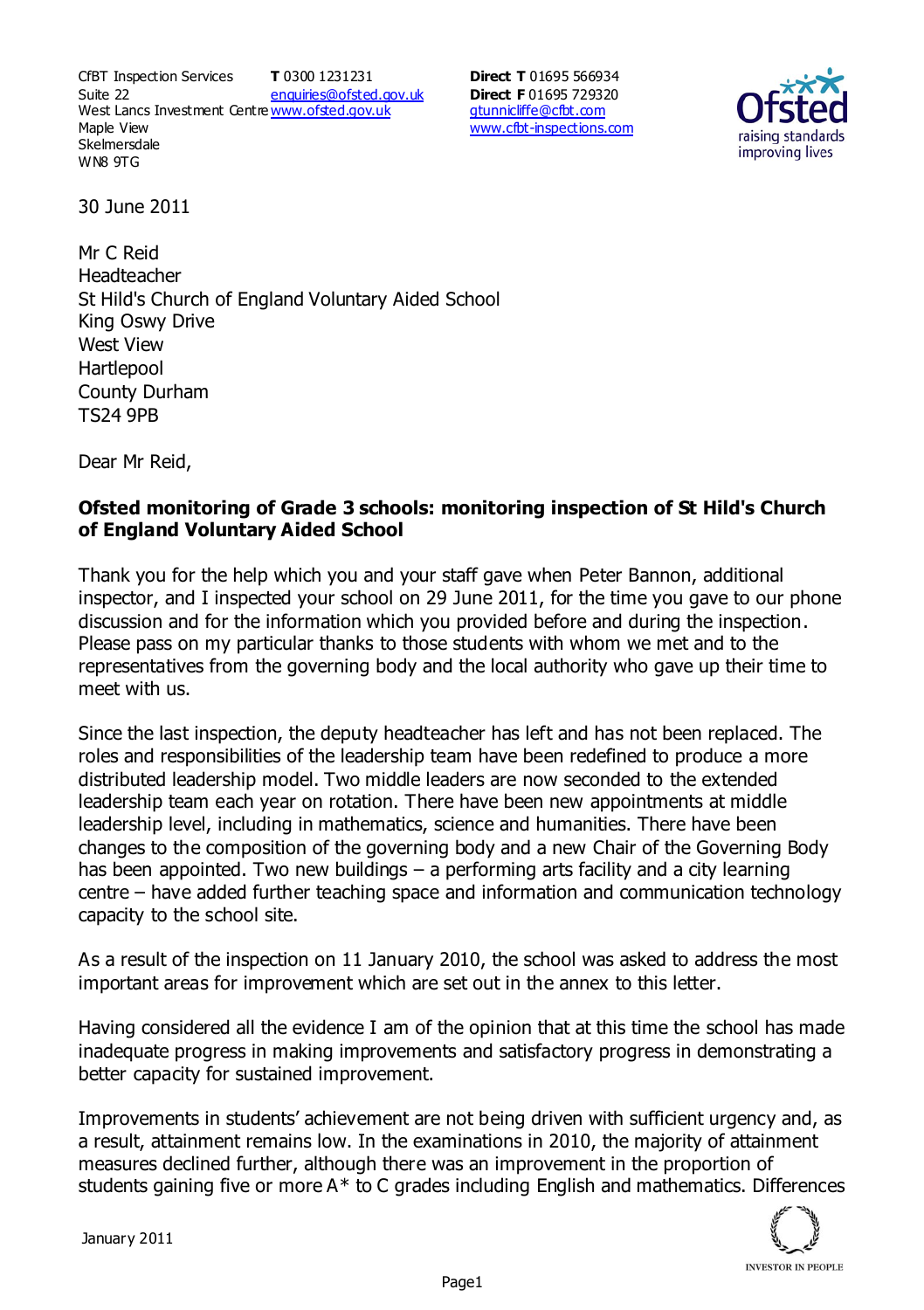

in attainment between boys and girls, and for students known to be eligible for free school meals, did not close and the pattern of variation between subject areas seen at the previous inspection remained unresolved. Fewer than half of all students secured five or more good GCSE passes and attainment in science fell significantly when measured against improvements seen nationally. A three-year downward trend in performance, across the majority of progress measures, indicates the gap to national levels of performance is not being closed quickly enough.

The school's own data for 2011 show some improvement in attainment for students currently in Year 11, especially in the proportion expected to secure five or more good grades at GCSE. However, the gains expected in 2011 across a range of other indicators are much more modest, although further improvement is expected for students currently in Year 10. Current levels of attainment in science are rising, although outcomes are expected to remain below those seen nationally. The significant underachievement of a small minority of students supported through alternative curricular provision remains, although the school has plans to address this and broaden the curriculum offer. Overall, attainment remains low and the progress made by students from Key Stage 2 to Key Stage 4 is below nationally expected rates.

The variation in the quality of teaching noted in the previous inspection report remains. Some outstanding and some inadequate teaching was seen during the inspection and steps to reduce this variation have not been consistently effective. The school has succeeded in supporting improvements where teaching was previously identified as inadequate, but features of less-effective practice remain. For example, not all teaching meets the needs of all groups of learners well or the methods used do not inspire or capture students' interests effectively. In the best lessons, particularly in humanities, students take more responsibility for their learning, collaborate well and display good attitudes. Where teaching is less effective, the pace of learning slows because teachers talk for too long. In such lessons, students become overly dependent on the teacher for support because the teacher does too much thinking for them or does not encourage them to be more active participants. Students say that there is much variation in the way teachers manage behaviour in lessons. As a result, the pace of learning slows markedly where poor attitudes are not promptly and effectively challenged. The impact of students' behaviour on learning when expectations are not high enough, which was noted during the previous inspection, remains an issue. However, the behaviour of students around the school site and in the movement between lessons is calm and orderly.

Leadership and management structures have been refined and strengthened. The headteacher has a clear vision of the need to balance targeted intervention with the drive to improve the quality of teaching and learning. Middle leaders are a committed and enthusiastic group who share the vision for change. Improvement plans have an appropriate range of priorities but lack a sharp enough focus on improving outcomes or on developing provision for those groups of students known to be underachieving. Planning lacks clear success criteria against which progress can be more sharply evaluated, and timelines are too open ended to be effective.

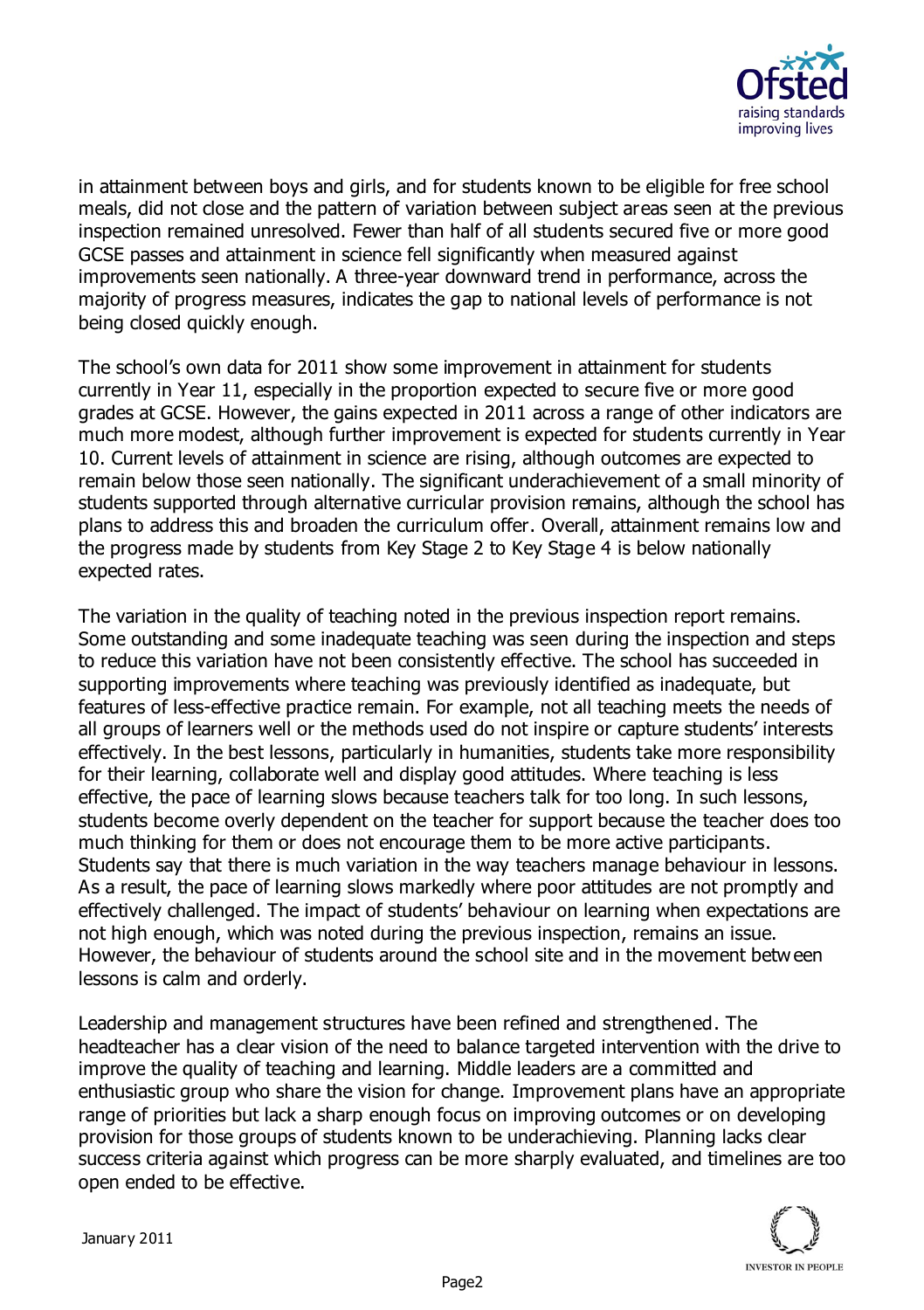

As a result of training and support, the governing body is now providing effective challenge for the school and has a better understanding of performance data. Members of the governing body are more self-evaluative and their profile is being raised, for example, through the links to subject departments or aspects, such as the provision for gifted and talented students. Newly established systems to track students' progress are robust, reliable and are effective in targeting support for students at risk of underachievement. There is now an increased emphasis on lesson observations to sample the quality of provision, but inspection evidence confirms that the school's view of the quality of teaching and learning is overgenerous. A regular programme of review of subject areas has been established and the peer-to-peer element of this is beginning to provide useful opportunities to share good practice between subject teams. However, there is insufficient rigour, urgency or a clear enough focus on outcomes for students to raise the quality of teaching and learning more rapidly. Attendance has improved further and is now above average and levels of persistent absence are in line with that seen nationally.

The impact of the school's specialism is seen in the increasing popularity of the engineering diploma offer. This is well supported by a range of partnerships, led by the school, including with other local secondary schools and with further and higher education establishments. All students at the school follow a course leading to accreditation in design technology and the 'engineering days' are a useful vehicle to promote different styles of teaching and learning. A similar event for Year 6 pupils is effective in supporting their transition from primary schools.

Valuable support for coaching, professional development and for senior leadership has been provided by the partnership with another secondary school through the Gaining Ground initiative. The local authority has provided good support for training members of the governing body and the work of advisers and consultants through the National Strategy has been particularly welcomed in mathematics, English and science and in supporting the development of school self-review.

I hope that you have found the inspection helpful in promoting improvement in your school. This letter will be posted on the Ofsted website.

Yours sincerely,

Mr Lee Northern **Her Majesty's Inspector**